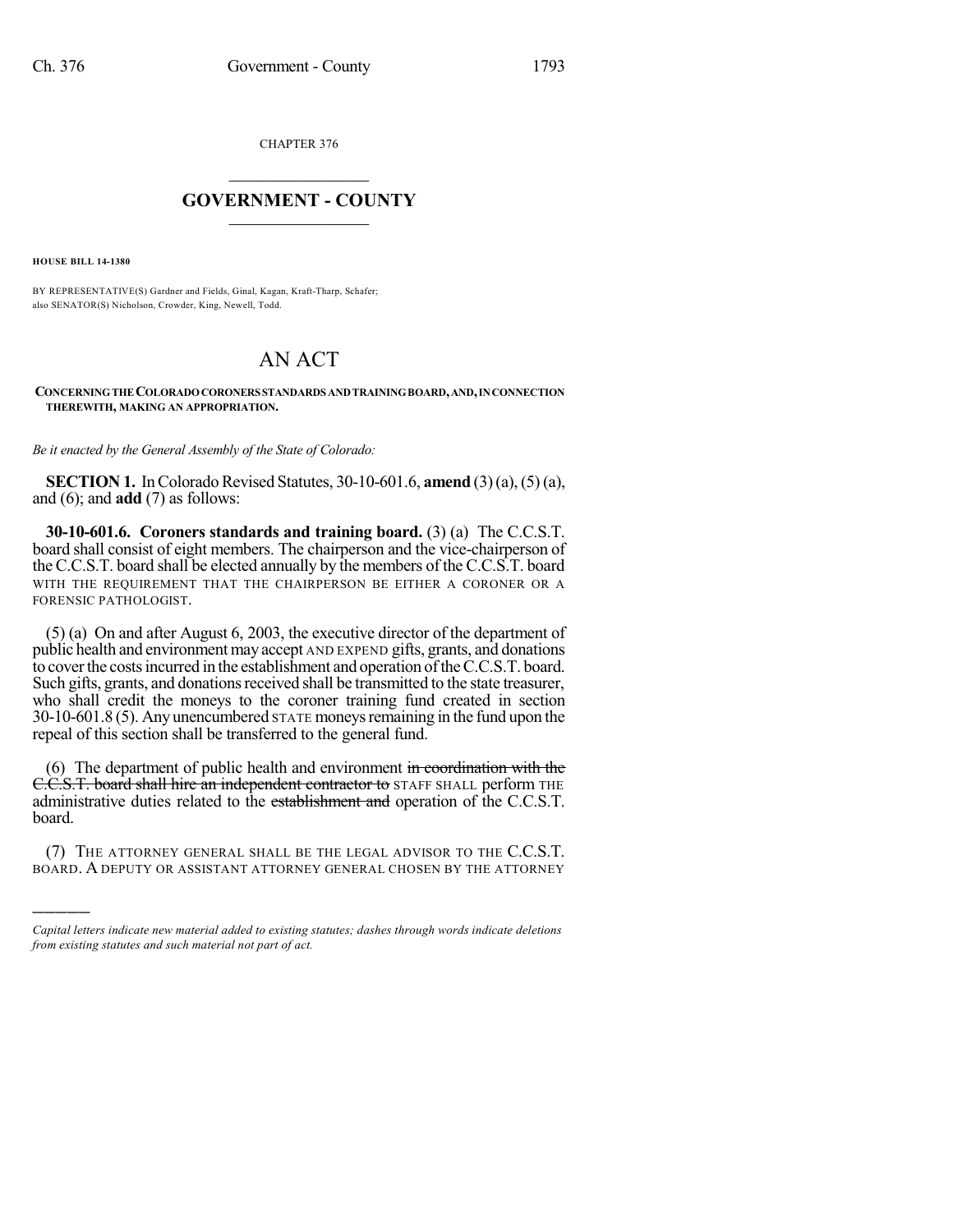GENERAL OR THE ATTORNEY GENERAL'S DESIGNEE SHALL ATTEND EACH MEETING OF THE C.C.S.T. BOARD TO PROVIDE LEGAL COUNSEL TO THE C.C.S.T. BOARD AS REQUESTED BY THE BOARD.

**SECTION 2.** In Colorado Revised Statutes, 30-10-601.7, **amend** (1) (c) as follows:

**30-10-601.7. Duties of the Colorado coronersstandards and training board.** (1) In addition to its other duties set forth in this part 6, the C.C.S.T. board shall:

(c) Approve training providers and programs used to fulfill the annual sixteen-hour TWENTY-HOUR in-service training requirement specified in section 30-10-601.8 (3).

**SECTION 3.** In Colorado Revised Statutes, 30-10-601.8, **amend** (3); and **add** (6) as follows:

**30-10-601.8. Training - fees - coroner training fund.** (3) Each coroner shall complete a minimum of sixteen TWENTY hours of in-service training provided by the Colorado coroners association or by another training provider approved by the C.C.S.T. board during each year of the coroner's term. At the request of a coroner, the C.C.S.T. board may decide that a combination of education, experience, and training satisfies the requirement to complete sixteen TWENTY hours of in-service training annually.

(6) EACH COUNTY CORONER OR HIS OR HER DESIGNEE SHALL CREATE A POLICY FOR THE TRAINING OF DEPUTY CORONERS AND MAKE THE POLICY AVAILABLE FOR PUBLIC INSPECTION.

**SECTION 4.** In Colorado Revised Statutes, 24-31-101, **add** (4.7) as follows:

**24-31-101. Powers and duties of attorney general.** (4.7) THE ATTORNEY GENERAL SHALL BE THE LEGAL REPRESENTATIVE OF THE COLORADO CORONERS STANDARDS AND TRAINING BOARD AND PERFORM THE DUTIES SPECIFIED IN SECTION 30-10-601.6(7),C.R.S., RELATING TO THE COLORADO CORONERS STANDARDS AND TRAINING BOARD.

**SECTION 5. Appropriation.** In addition to any other appropriation, there is hereby appropriated to the department of law, for the fiscal year beginning July 1, 2014, the sumof \$3,643, orso much thereof as may be necessary, for the provision of legal services for the department of public health and environment related to the implementation of this act. Said sum is from cash funds received from the department of public health and environment out of moneys in the coroner training fund created in section 30-10-601.8 (5), Colorado Revised Statutes.

**SECTION 6. Effective date.** This act takes effect July 1, 2014.